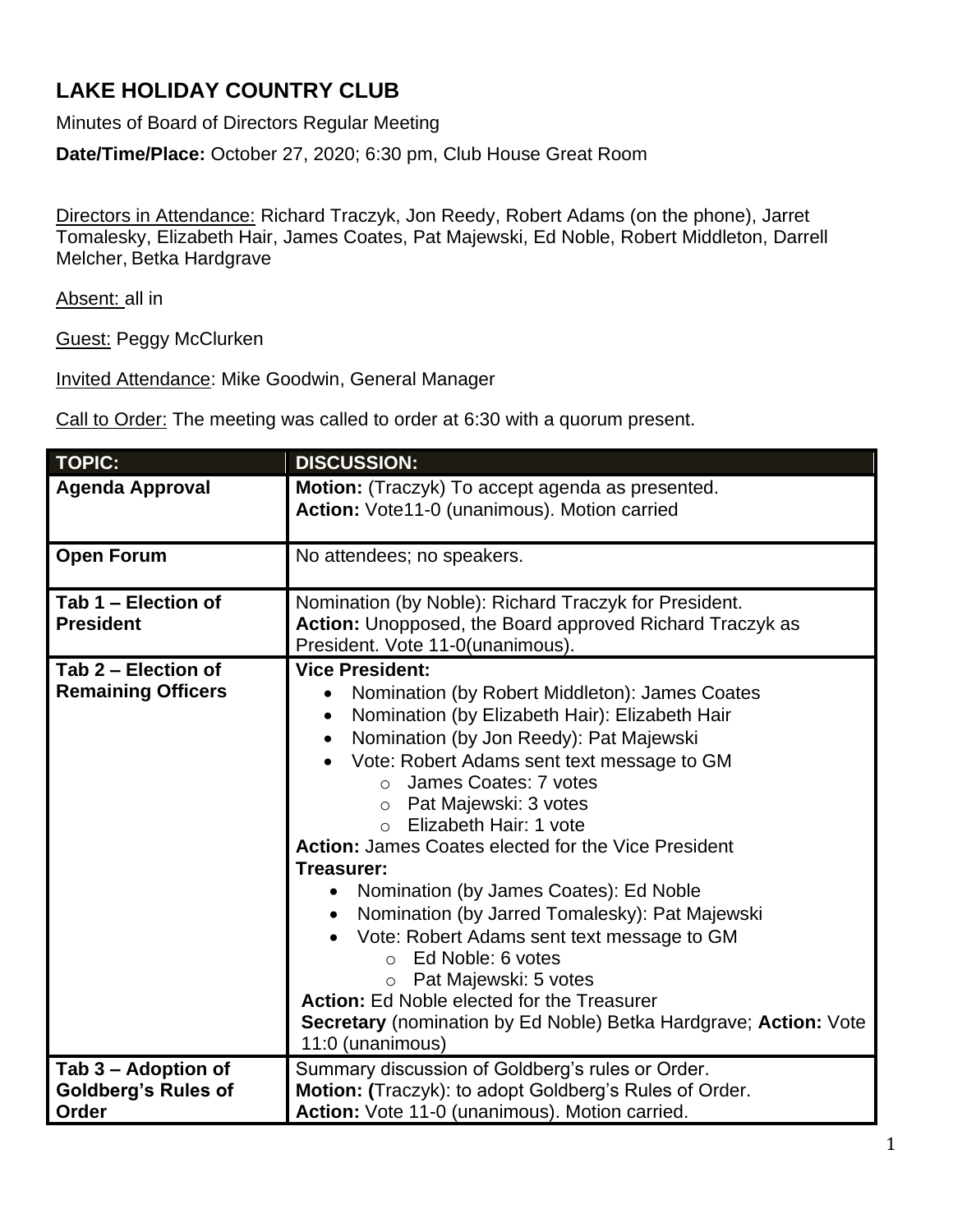| Tab 4 - Establish Dates<br>and Time for Regular<br><b>Board Meetings</b><br>Tab 5 - Explain<br><b>Procedures for Agendas</b><br>and Board Book Material | Discussion regarding retaining the monthly meeting date of the fourth<br>Tuesday and meeting time of 6:30, with flexibility to reschedule<br>provided proper notice is given.<br>Motion: (Traczyk): to retain the date of fourth Tuesday of each<br>month and time of 6:30 unless otherwise noted<br>Action: Vote11-0(unanimous). Motion carried.<br>Discussion regarding making sure Office gets Board Book materials<br>timely and ensuring that procedures are followed by using the<br>established Tab Template. Need to add Name and Date at the<br>bottom of the Tab Template (Elizabeth Hair will modify form).<br>Motion: (Traczyk): to adopt the procedures as presented.<br>Action: Vote11-0 (unanimous). Motion carried. |
|---------------------------------------------------------------------------------------------------------------------------------------------------------|-------------------------------------------------------------------------------------------------------------------------------------------------------------------------------------------------------------------------------------------------------------------------------------------------------------------------------------------------------------------------------------------------------------------------------------------------------------------------------------------------------------------------------------------------------------------------------------------------------------------------------------------------------------------------------------------------------------------------------------|
| Tab 6 - Review Code of<br><b>Conduct for Directors</b>                                                                                                  | Brief discussion on the Directors conduct                                                                                                                                                                                                                                                                                                                                                                                                                                                                                                                                                                                                                                                                                           |
| Tab 7 – Sign Conflict of<br><b>Interest Statement</b>                                                                                                   | Brief review of Conflict of Interest Statement.<br>Action: Signed copies presented to GM to be kept on file.                                                                                                                                                                                                                                                                                                                                                                                                                                                                                                                                                                                                                        |
| Tab 8 - Appoint Board<br><b>Liaisons and Chairs for</b><br><b>Committees</b>                                                                            | Board liaisons named for Committees as follows:<br><b>Architectural: Richard Traczyk</b><br><b>Compliance: Robert Middleton</b><br>Nominating: Betka Hardgrave<br>٠<br>Finance: Ed Noble<br><b>Activities: Robert Adams</b><br><b>Buildings &amp; Grounds: James Coates</b><br>Lake: Jon Reedy<br>Master Planning: Pat Majewski<br><b>Security: Darrell Melcher</b><br><b>TechComm: Elizabeth Hair</b>                                                                                                                                                                                                                                                                                                                              |
| Tab 9 - Schedule<br><b>Orientation Meeting for</b><br>new directors                                                                                     | Darrell Melcher, Pat Majewski, Robert Adams, James Coates,<br>Robert Middleton, and Richard Traczyk, will meet with LHCC<br>Attorney Doug McCarthy at a date and time to be determined                                                                                                                                                                                                                                                                                                                                                                                                                                                                                                                                              |
| Tab 10 - Approval of<br><b>Minutes</b>                                                                                                                  | Motion: (Traczyk) To approve the Minutes of September 8 (budget<br>review meeting) and September 22 BOD meeting minutes<br>Action: 11-0 (unanimous). Motion carried.                                                                                                                                                                                                                                                                                                                                                                                                                                                                                                                                                                |
| Tab 11- President's<br><b>Report</b>                                                                                                                    | Topics included bids for Snack Shack; procedure on how manage<br>bids to be developed in coming months. Procedure for enforcement<br>of the PRP to manage invited guests at the beach to be developed in<br>the coming months. These two items were Information only, no<br>action.<br>Dog Park: Pat Majewski to work with GM on the placement of<br>benches and exercise equipment.<br>There are requests to "ZOOM" Board of Directors meetings. Traczyk<br>to engage LHCC Attorney Doug Mc Carthy on the legal issues with<br>these requests. GM to identify options to procure this service.                                                                                                                                     |
| Tab 12 - Committee<br><b>Reports</b>                                                                                                                    | Topics included "Trunk or Treat" event scheduled for October 30 by<br>the Activities Committee. If it rains, Clubhouse/Great Room will be<br>used. Ed Noble and others will coordinate.                                                                                                                                                                                                                                                                                                                                                                                                                                                                                                                                             |